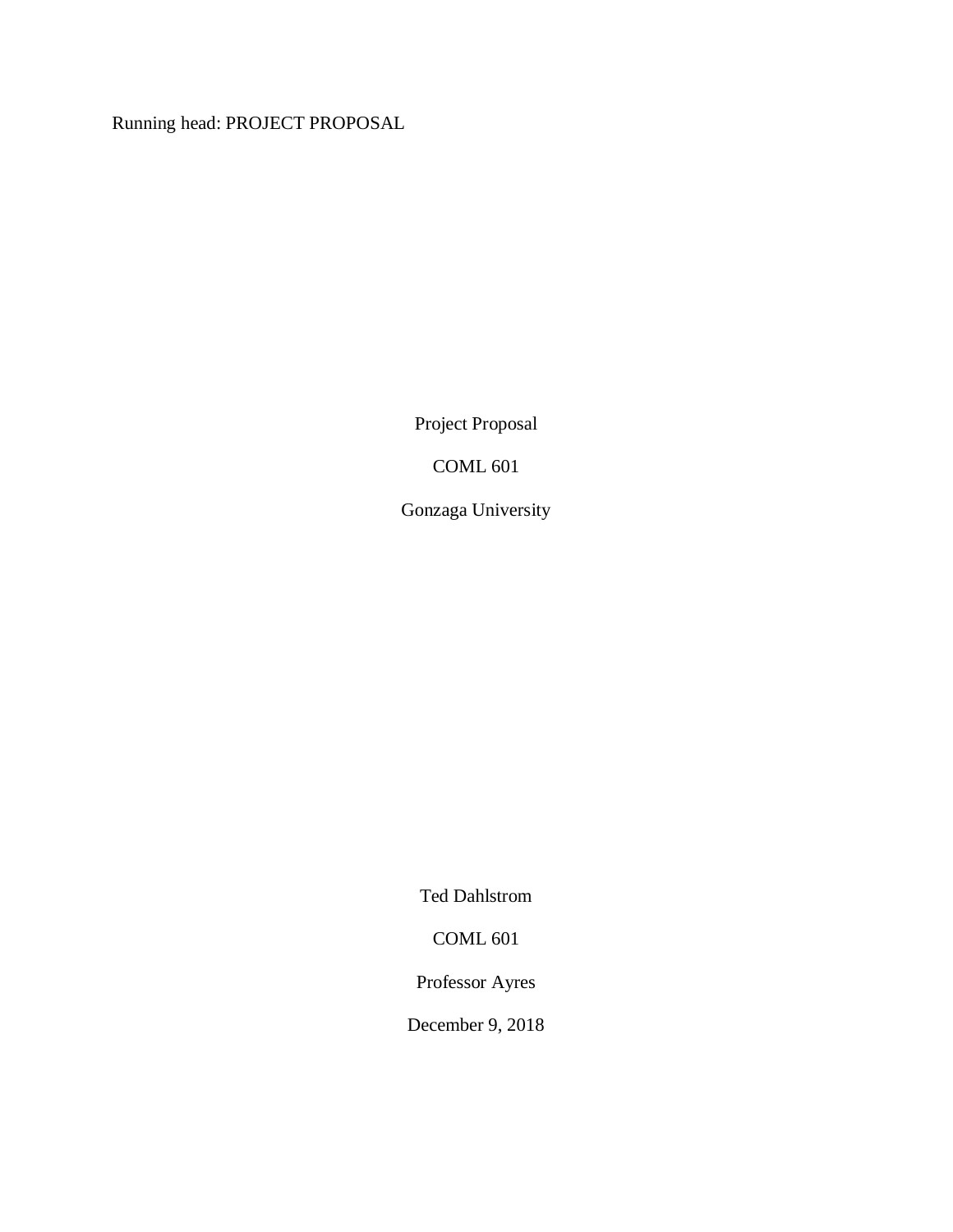#### **Abstract**

The subject of this final project is the creation of a 10-20 page guidebook detailing effective communication techniques for newly elected state and federal representatives and senators. Effectively communicating with constituents and the general public is one of the most important aspects of being an elected official. This guidebook will feature real-world examples of constituent communication techniques rooted in ethical leadership and will also include an analysis of social media posts created by the new members of the 116<sup>th</sup> Congress during their first 60 days in office. The guidebook will assist newly elected, freshman politicians how to better understand what is involved in effective constituent communication and will help newly elected officials establish a foundation of effective constituent communication. This guidebook will be an important resource for elected officials and will fulfill a currently unmet need.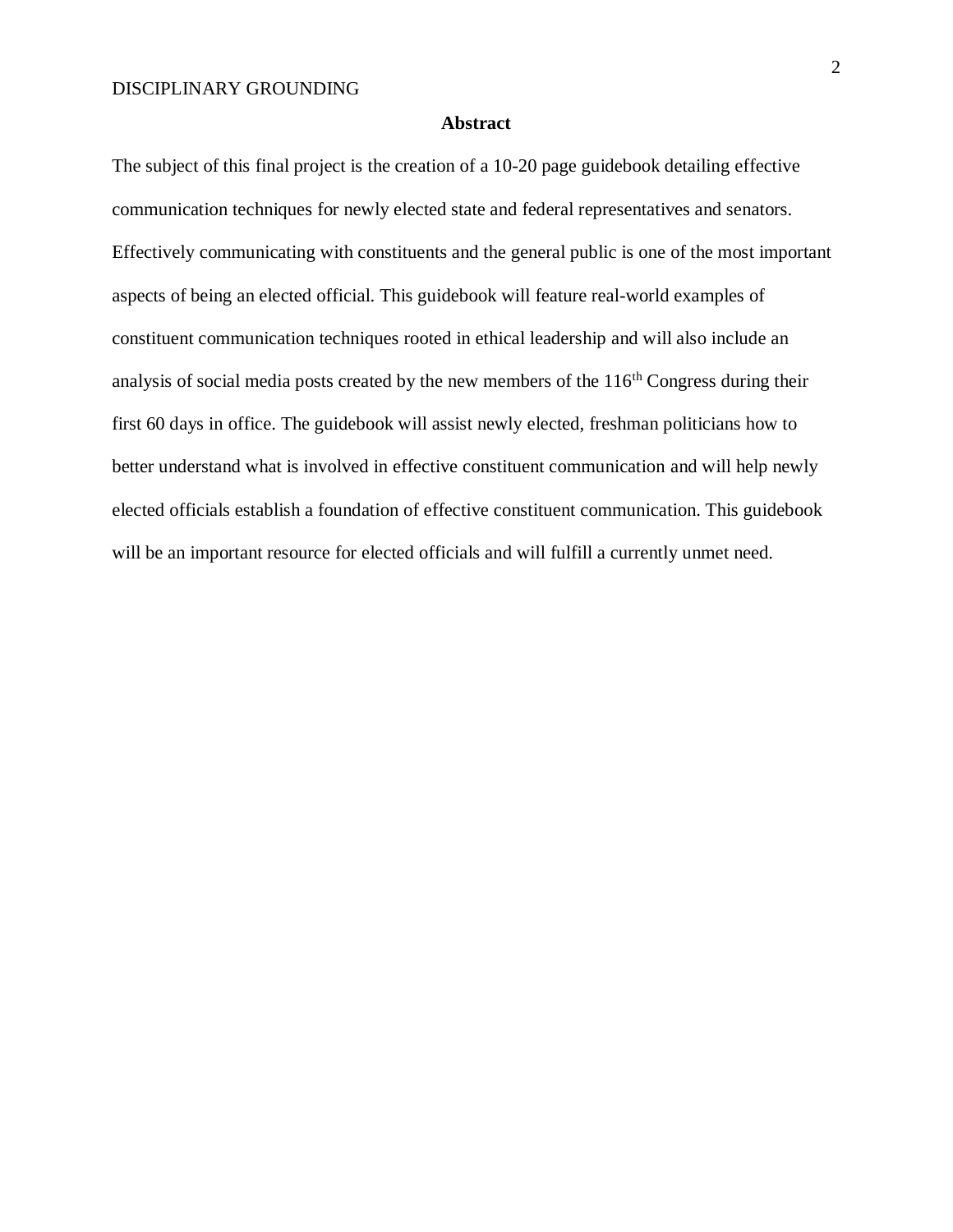My final project topic will be a 10-20 page guidebook entitled "Effective Communication Techniques for the Newly Elected," detailing effective communication techniques for new state or federal representatives or senators. It is designed to be a guide for anyone new to either Congress or a state legislature.

One of the most important aspects of being an elected official is effectively communicating with constituents and the general public. Therefore, this guidebook will have real-world examples and theory-based effective communication techniques based on interviews, data analysis, and gathered research. It will be focused on constituent communication in an official capacity only; no political- or campaign-related content will be included in the guidebook.

## **Influence of technology**

Technology and social media have greatly influenced the two-way communication between members and constituents. Trade associations, grassroots organizers, and influencers can quickly harness their followers to contact their elected representatives, resulting in thousands of letters and emails sent to an individual office in days or even hours (American Medical Association, 2018). The public can also directly communicate with their elected representative by tweeting at them or sending them a message on Facebook. There are many ways to directly engage with elected officials and seek to influence their opinion on matters of public policy (Evans, 2018).

Likewise, members are able to instantly communicate directly with their constituents by posting a message on Facebook or sending out a Tweet (Evans, 2018). In fact, every single Member of Congress and Senator had an official Twitter account in 2018 while 99 percent of Congressmen and all 100 Senators had an official Facebook page (Straus, 2018). Members can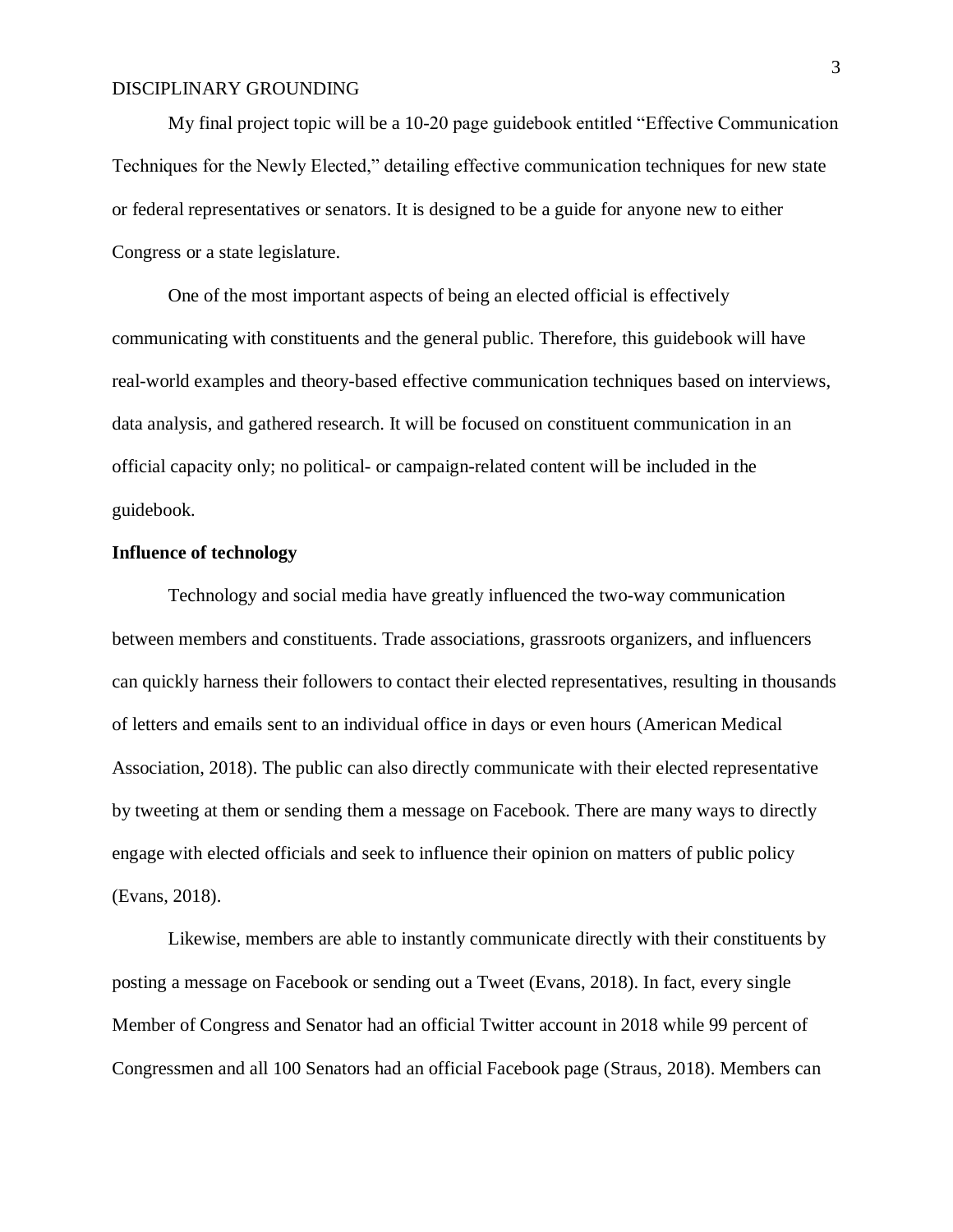also post a video on Youtube or hold a telephone town hall meeting where they answer questions posed by constituents over the phone (Evans, 2018). Members are able to control their message and communicate in the way they see fit (Straus, 2016). The speed and changing forms of communication between elected officials and their constituents has resulted in increased clarity of Member positions on policy issues (Straus, 2016) and an ability to immediately influence elected officials, both individually and as part of a group (Evans, 2018).

#### **Ethical leadership**

The project will be undertaken with the goal of communicating ethically as an elected official. Ethics are central to politics, and every elected official has their own standard of moral beliefs. To some, ethical absolutism is most important and must be followed (Arnett, Fritz, & Bell, 2008). Their opinion is the only correct one and others are simply wrong when deviating from a single standard of ethical behavior. Other elected officials have a standard of ethical relativism and even ethical pluralism (Arnett et al., 2008). The guidebook will follow an ethical pluralism standard, because no one has a monopoly on the truth and toleration is important (Arnett et al., 2008). Some behaviors, such as hatred and racism, are not correct even in their own world.

#### **Literature Review**

Scholarly articles on communication between elected officials and constituents can be found in academic journals dating back to 1975 (Wood, 1975). In one article, the author described "emergent channels" of member-constituent communication as closed circuit television, cable television, videoconference, and videophone (Wood, 1975). Interestingly, the author envisioned cable television as having a "return digital response" allowing for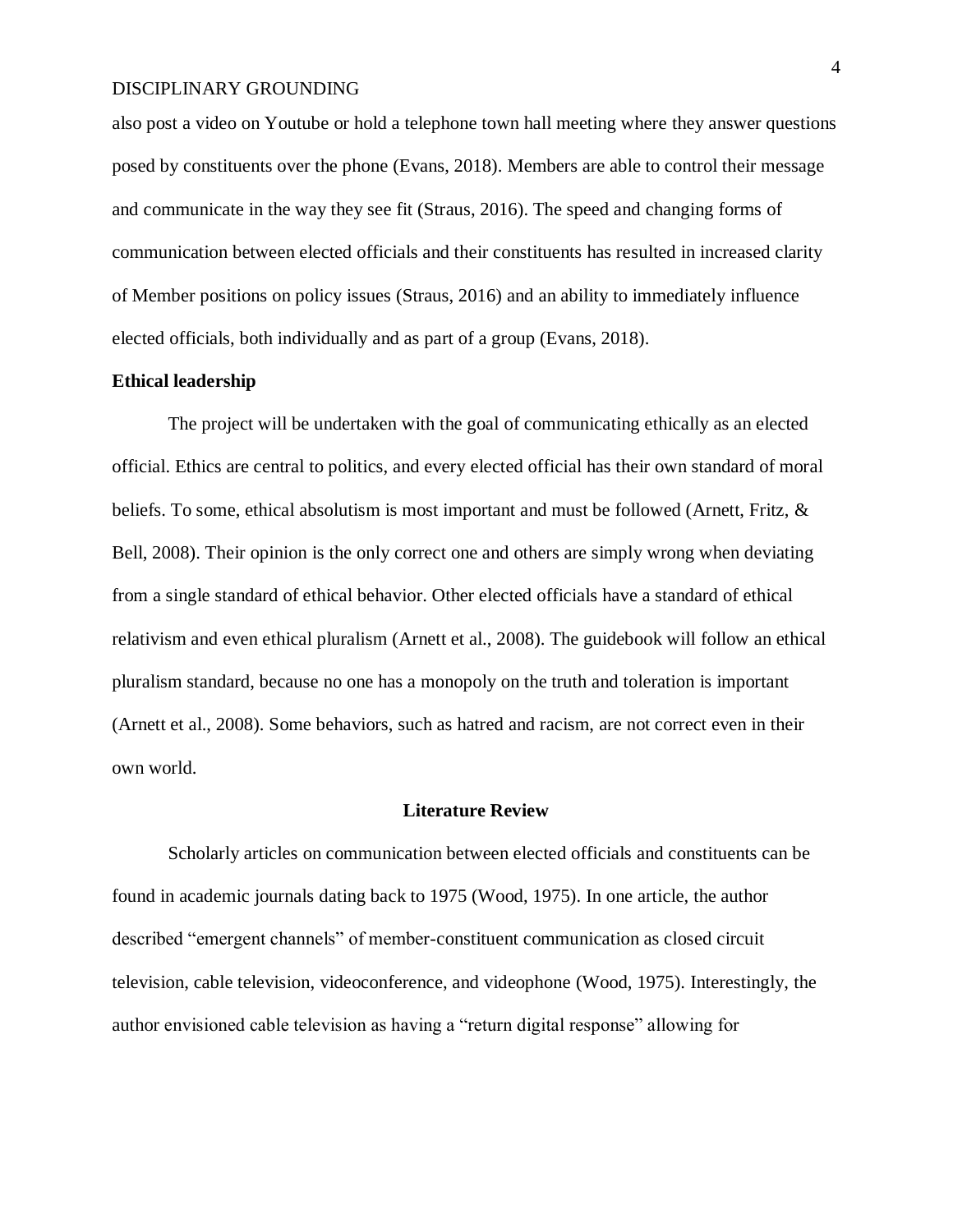congressmen and constituents to "retrieve information on public issues, legislation, research studies, bill status, voting records, and more," much like today's Internet (Wood, 1975).

Information found online, including trade association blog posts and formal research reports, explains how the public and interest groups can use technology and social Media to effectively communicate with elected officials (American Medical Association, 2018; Falcon, 2017; Hysom, 2008). The Congressional Research Service, the research arm of Congress, has also published several reports on ways social media has influenced how elected officials communicate with constituents (Straus, 2018; Straus, 2016).

Academic journals, including the Journal of Political Communication; non-partisan, nonprofit public policy institutes, including the Congressional Management Foundation and the Congressional Institute; and a few for-profit companies have published information on Congressional use of social media and ways that elected officials communicate with constituents. There is also information, including doctoral dissertations and opinion articles based on scientific research, on whether Congressional actions align with constituent opinion (Abernathy, 2015; Hertel-Fernandez, Mildenberger, & Stokes, 2018). The OpenGov Foundation recently published a major study examining and detailing the systems Congressional offices use to process and respond to constituent communication (Ogle, 2017).

Several books have been published on how those in Congress perceive their own constituents and how they interact with constituents while they are out of Washington and back in their district. The goal of these books is to determine how elected officials gauge the opinions of their constituency as a whole and how they represent constituent interests in the policymaking process (Enns, 2011; Miller, 2013).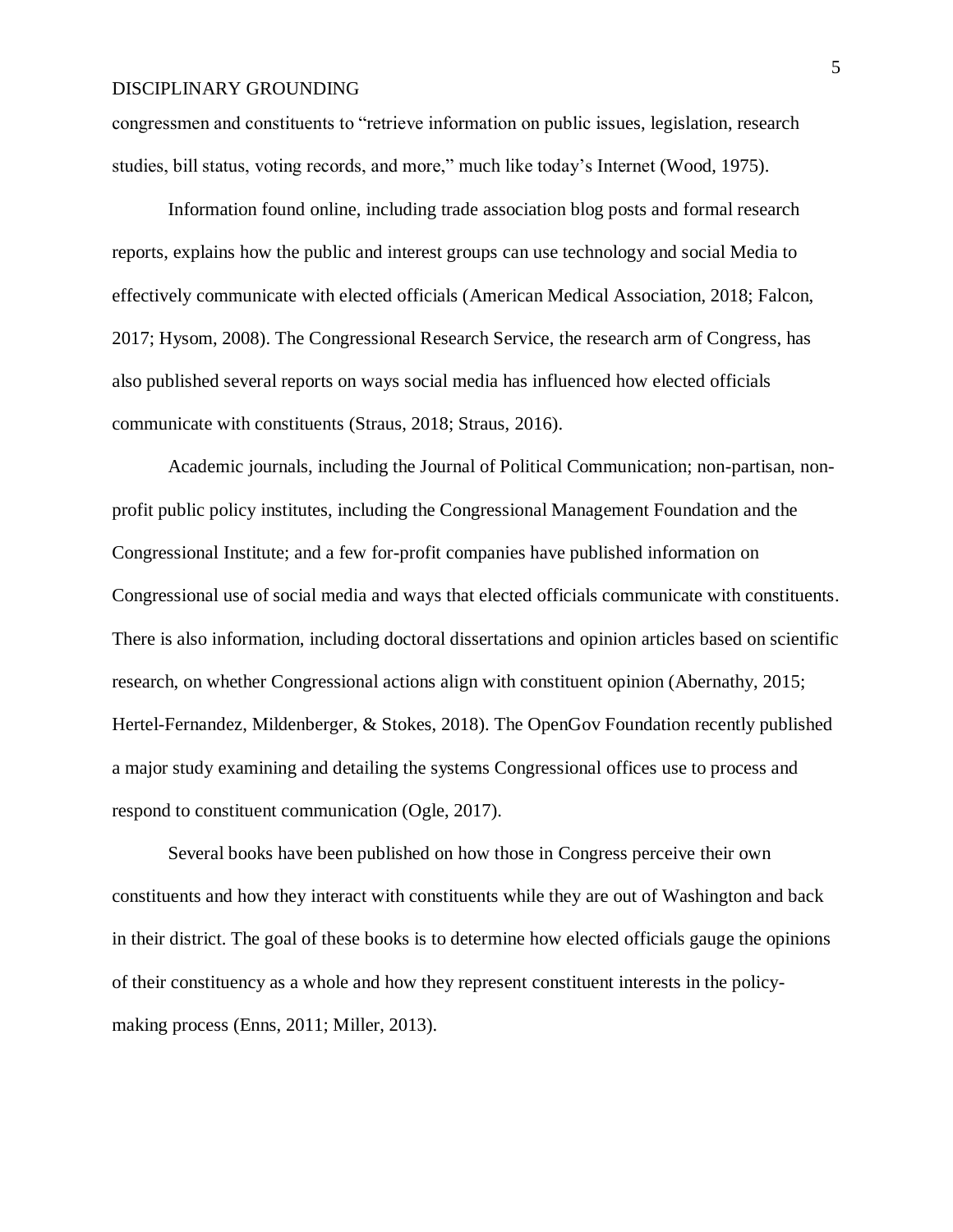Another topic examined by academic authors is whether public opinion, organized interest groups, or both, affect Congress, and in which ways, as it decides which policy proposals to reject and which to enact into law (Burstein, 2014). Political scientists have for decades been examining the policymaking process how and why specific legislation becomes law, and a subset of that examination is the influence of public opinion on policymaking (Burstein, 2014). This type of academic inquiry falls under the traditional definition of political science, a source of countless academic books and articles (Political Science, n.d.).

Articles published in academic journals detail and evaluate the use of Twitter among United States Senators (Glassman, Shogan, Straus, & Williams, 2016) and explore whether legislators tailor explanations to compensate for policy choices that are incongruent with constituent opinion (Grose, Malhotra, & Van Houweling, 2015). Scholarly books have also been written on congressional communications with constituents. (Lipinski, 2004; Evans, 2018). The Lipinski book examines specific communications, including constituent mail, sent by Members of Congress to their constituents, and was the subject of several peer-reviewed book reviews that appeared in scholarly journals.

All electronic and mail communications sent to constituents by members of Congress is paid for by the taxpayer under the "franking" privilege. The franking privilege has been the source of some debate, and journal articles have been written about whether Members abuse the privilege of communicating with their constituents in order to campaign for re-election (Sellers, 2010). In fact, some argue that all constituent communication is campaign speech, which is a prohibited use of taxpayer funds (Sellers, 2010).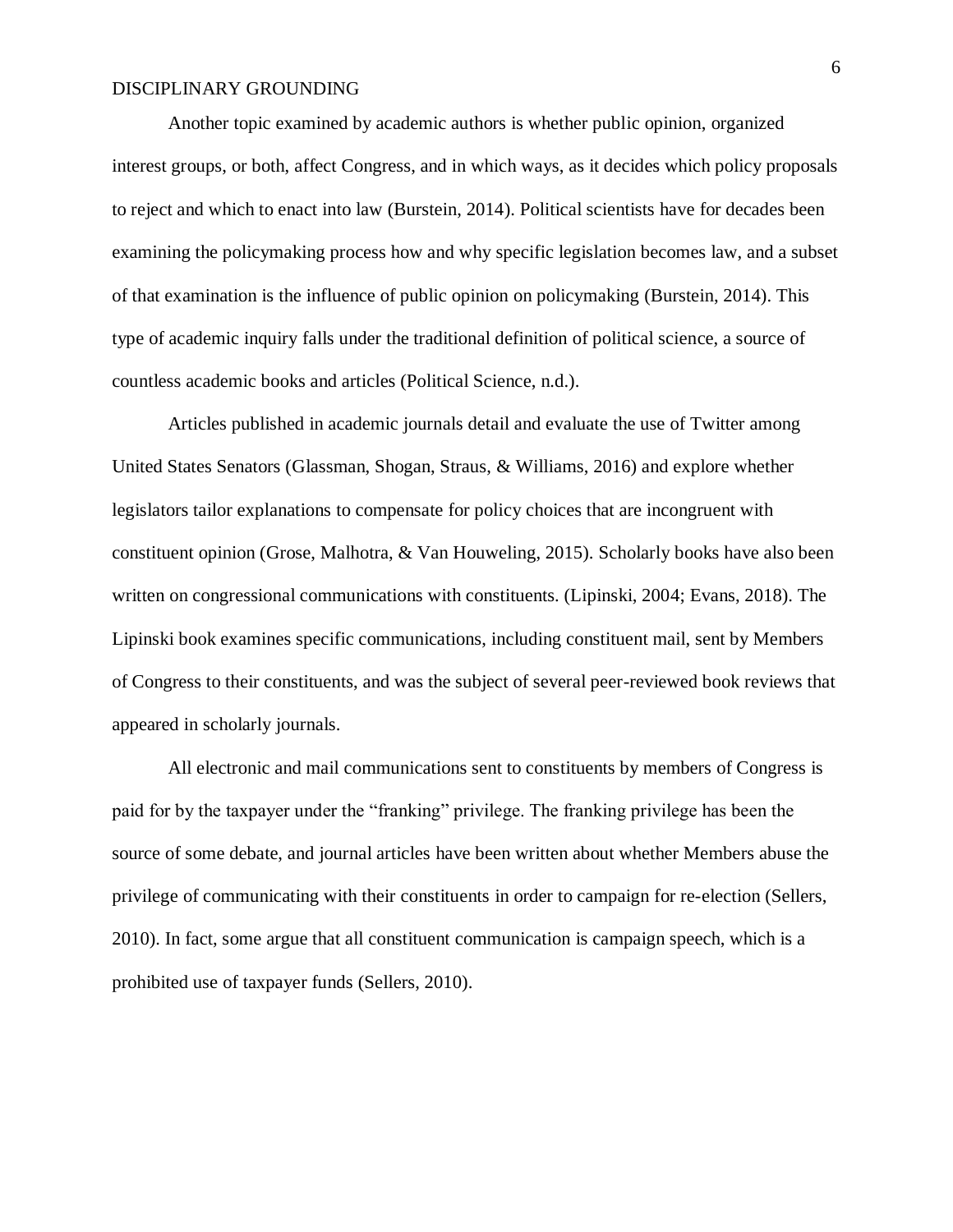#### **Specific Purpose**

Elected officials must prioritize explaining to constituents why and how policy decisions are made. Constituents and other third parties may not agree, but they should be able to easily understand why an elected official made the policy decision he or she made. Obfuscation is the enemy of effective stakeholder communication.

The guidebook will include both scientific and interpretative standards for evaluating theory based on relevant texts (Griffin, 2014). The scientific standards will include relative simplicity, practical utility, and quantitative research (Griffin, 2014). The interpretative standards will include an understanding of people, aesthetic appeal, and qualitative research (Griffin, 2014). It will also include all three types of communication models: linear/transmission, interactive, and transactional (Griffin, 2014). Existing research will be examined and guide construction of the guidebook. The project will be as politically neutral as possible and will not be ideologically driven. It is designed to be used by an elected official of any political affiliation. **Significance**

The project is designed to assist newly elected, freshman politicians how to better understand what is involved in effective constituent communication. It will include ethnographic, quantitative, and qualitative research, both original and gathered from academic sources. The project will be successful by including real-time, real-world examples of successful and unsuccessful stakeholder communication along with content rooted in ethical leadership and constructed using research and theory-based models. This guidebook will be an important resource for elected officials and will fulfill a currently unmet need.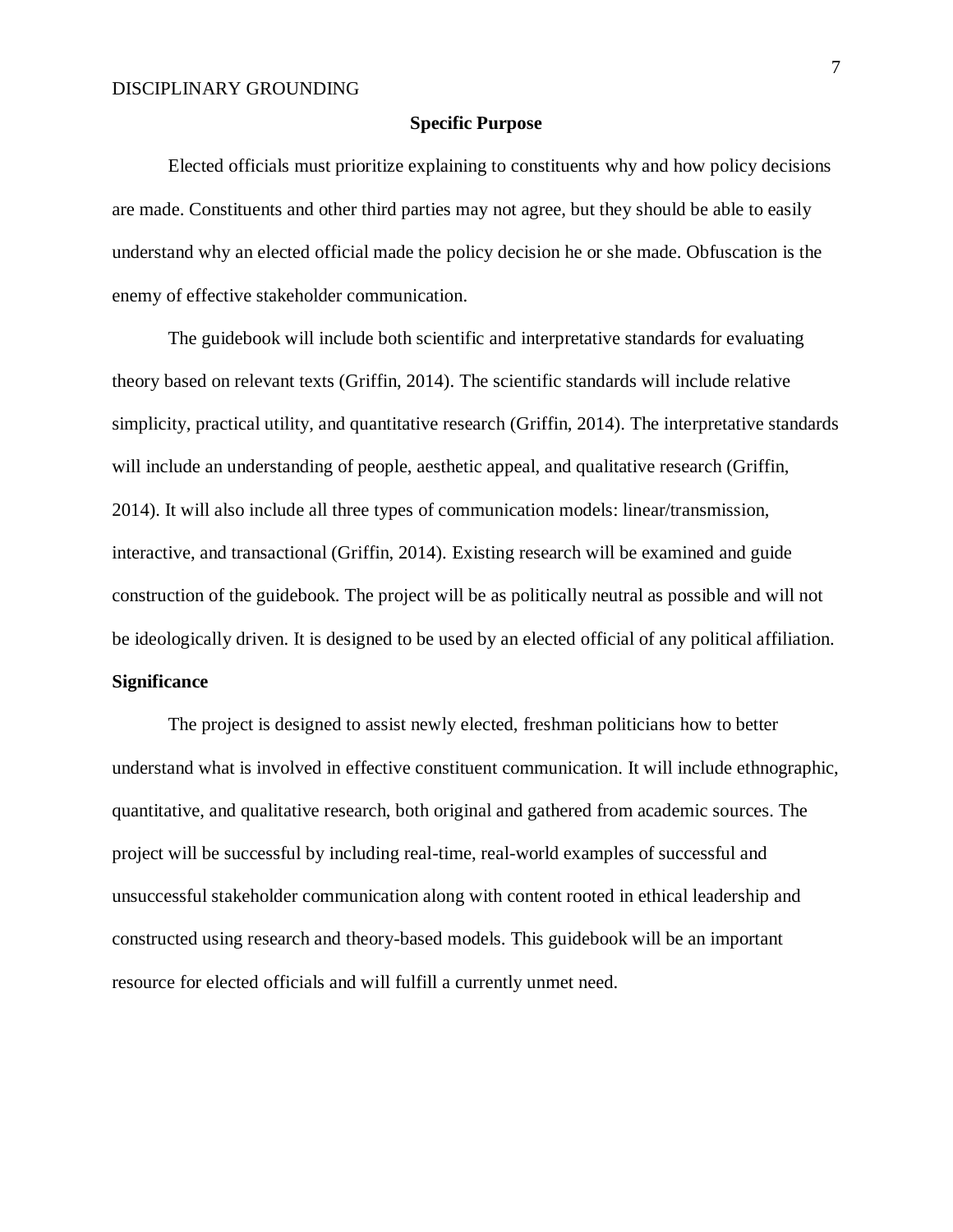#### **Data collection**

The project will answer several research questions, including the forms of communication new members use to engage with their constituents and the prevalence of social media in communication (Tweets, Facebook posts) as opposed to traditional methods of constituent communication (press releases, press conferences, constituent letters). Since there are about 100 new Members of Congress (Edmondson, 2018), it is not feasible to track the communications activities of all of them, so a selection of the new members, such as one per state, will be used as a representative example.

The research process will include quantitative data collection. Several data points will be tracked for the members' first 60 days in office using an Excel spreadsheet, including the number of press releases each new member publishes, how many times they are featured in local media, the number of social media posts each member publishes per week, including Facebook, Instragram, and Twitter posts, and other communication efforts they engage in.

Data collection will be broken down by political party to examine whether different social media platforms are preferred by one party over another. The question of whether certain information is posted by individual members on one social media platform but not other platforms will be examined in an attempt to answer which platform has the highest rate of usage among elected officials. The list of data points tracked will be adjusted as more is learned about existing research tracking elected officials' communication activities.

The overall research will be both qualitative and quantitative because raw numbers will be collected (number of press releases or Tweets per week/month, etc.) along with specific subjects discussed by new members. A nonlinear path is expected because every new member will have a different approach to their communication outreach (some will post a lot of content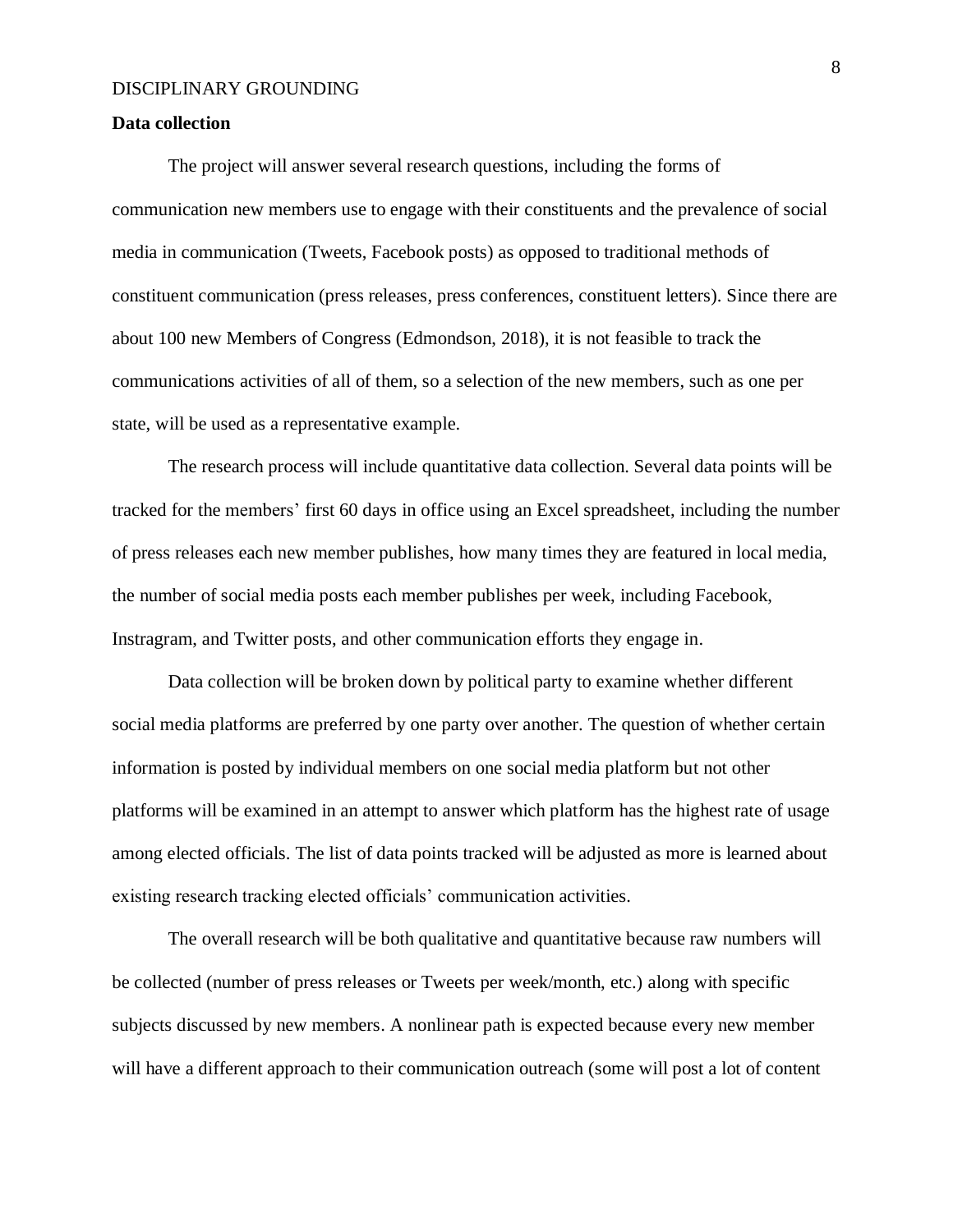online, some will post very little). There will also be several variables since each member has different priorities and ways of communicating with their constituents and the general public. However, patterns are expected to emerge, such as most members posting content related to hotbutton topics like taxes and health care.

A nonreactive data approach will be used during the project because the elected officials will not know that their data is being gathered and analyzed (Neuman, 2011). All information gathered will be in the public domain. Field research will also be included as a data gathering approach (Neuman, 2011) by observing communications at the Washington state capitol campus in Olympia, Washington and possibly attending public events put on by elected officials in the Seattle, WA area. Interviews with authors and individual legislators may be conducted, but formal surveys and focus groups will not be necessary as part of the project.

## **Hypothesis**

Americans' understanding of how and why their elected representatives vote the way they do is important, and it is the duty of our elected officials to effectively and honestly communicate why they acted and voted the way they did. This does not mean that elected officials should or must vote the way a majority of their constituents believe they should; in a representative democracy, we elect officials to make decisions on our behalf (Representative Democracy, n.d.).

The working hypothesis guiding this project is that a majority of elected officials do not consistently publicly justify and explain the reasoning behind the votes they take. The decision to vote for or against legislation is theirs to make, but the communication must be two-way. The guidebook will help newly elected officials establish a foundation of effective constituent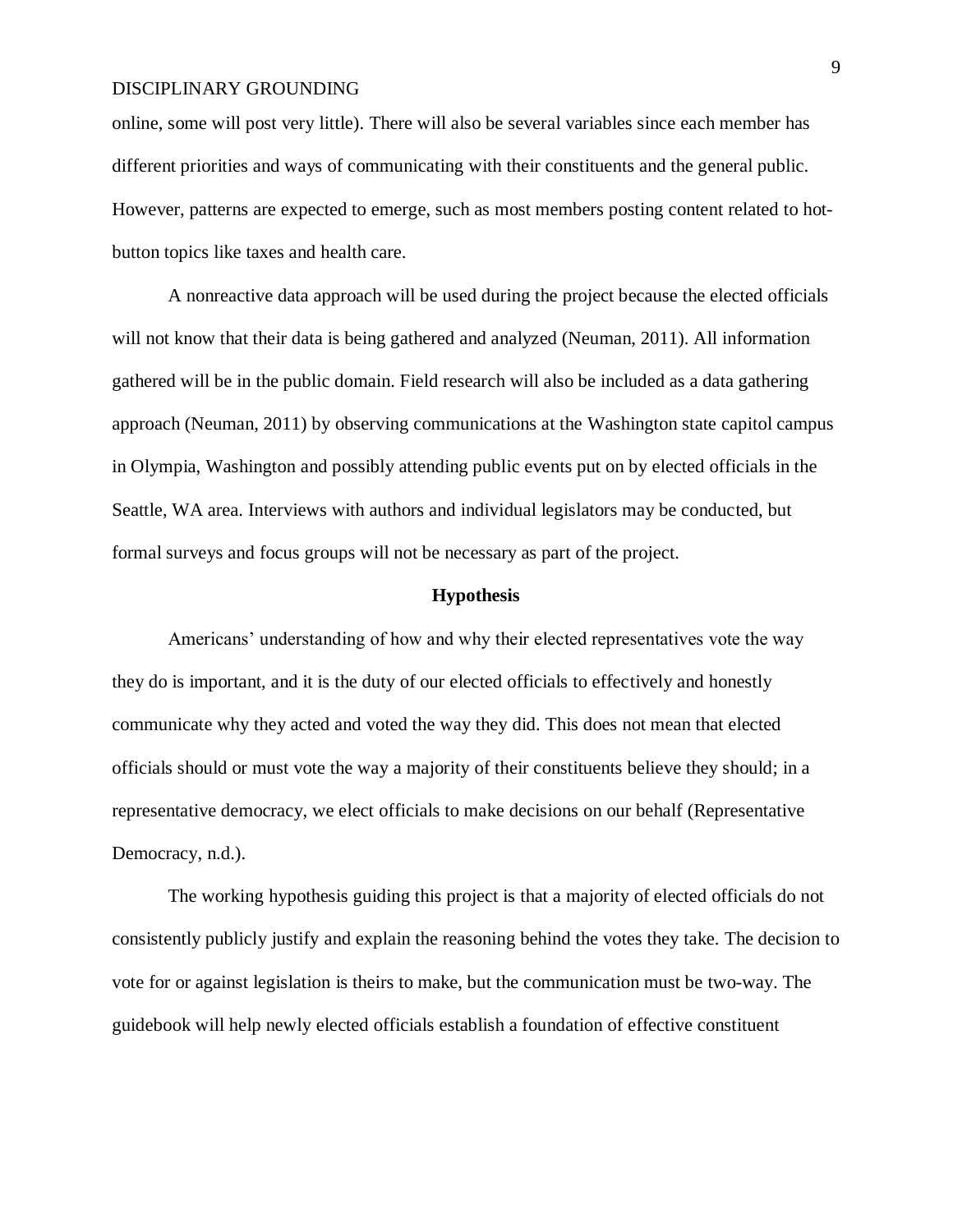communication. Elected officials must listen to their constituents and also explain and justify the

decisions they make in order to maintain an informed electorate.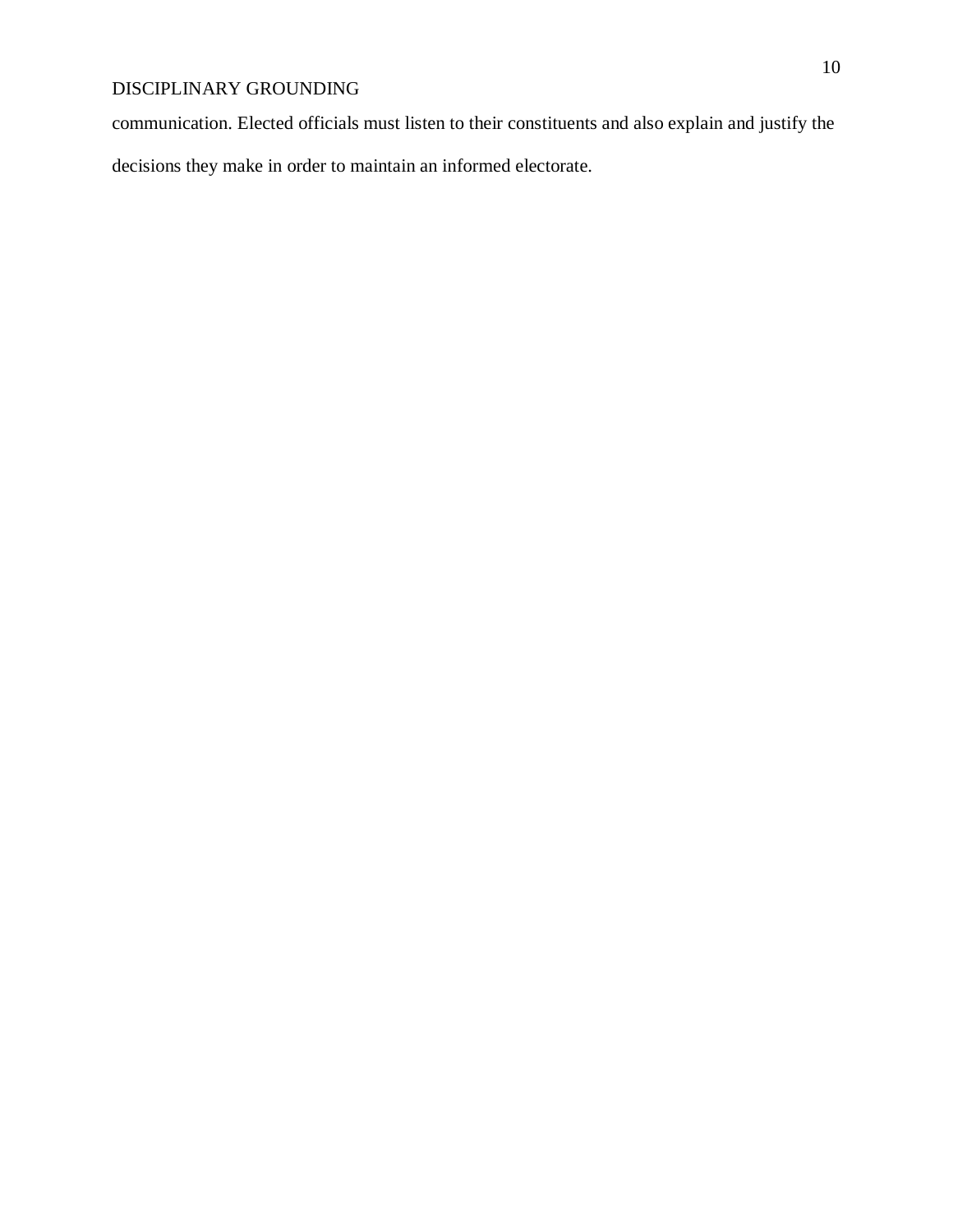#### References

- Abarnathy, C. (2015). Legislative correspondence management practices: Congressional offices and the treatment of constituent opinion (Doctoral dissertation, Vanderbilt University). Retrieved from [https://www.vanderbilt.edu/csdi/AbernathyDissertation\\_Formatted.pdf](https://www.vanderbilt.edu/csdi/AbernathyDissertation_Formatted.pdf)
- Arnett, R. C., Fritz, J. M. H., & Bell, L. M. (2008). *Communication ethics literacy: Dialogue and difference*. Sage Publications.
- Burstein, P. (2014). *American public opinion, advocacy, and policy in Congress: what the public wants and what it gets.* New York, NY: Cambridge University Press.
- Congressional checkup: A guide to physician activity. (2018). *American Medical Association*. Retrieved from https://www.ama-assn.org/sites/default/files/mediabrowser/public/washington/communicating-with-congress\_0.pdf
- Edmondson, C., Lee, J. (2018, November 28). Meet the new freshmen in Congress: more Democrats, diversity and women. *The New York Times*. Retrieved from https://www.nytimes.com
- Enns, P., Wlezien, C. (2011). *Who gets represented?* New York, NY: Russell Sage Foundation.
- Evans, J. (2018). Congressional communication in the digital age (Vol. 20). New York, NY: Routledge.
- Falcon, E. (2017, January 13). How to talk to Congress. *Electronic Frontier Foundation*. Retrieved from<https://www.eff.org/deeplinks/2017/01/how-talk-congress>
- Glassman, M., Shogan, C., Straus, J., & Williams, R. (2016). Congressional social media communications: evaluating Senate Twitter usage. *Online Information Review, 5, 643- 659*. Doi: 10.1108/OIR-10-2015-0334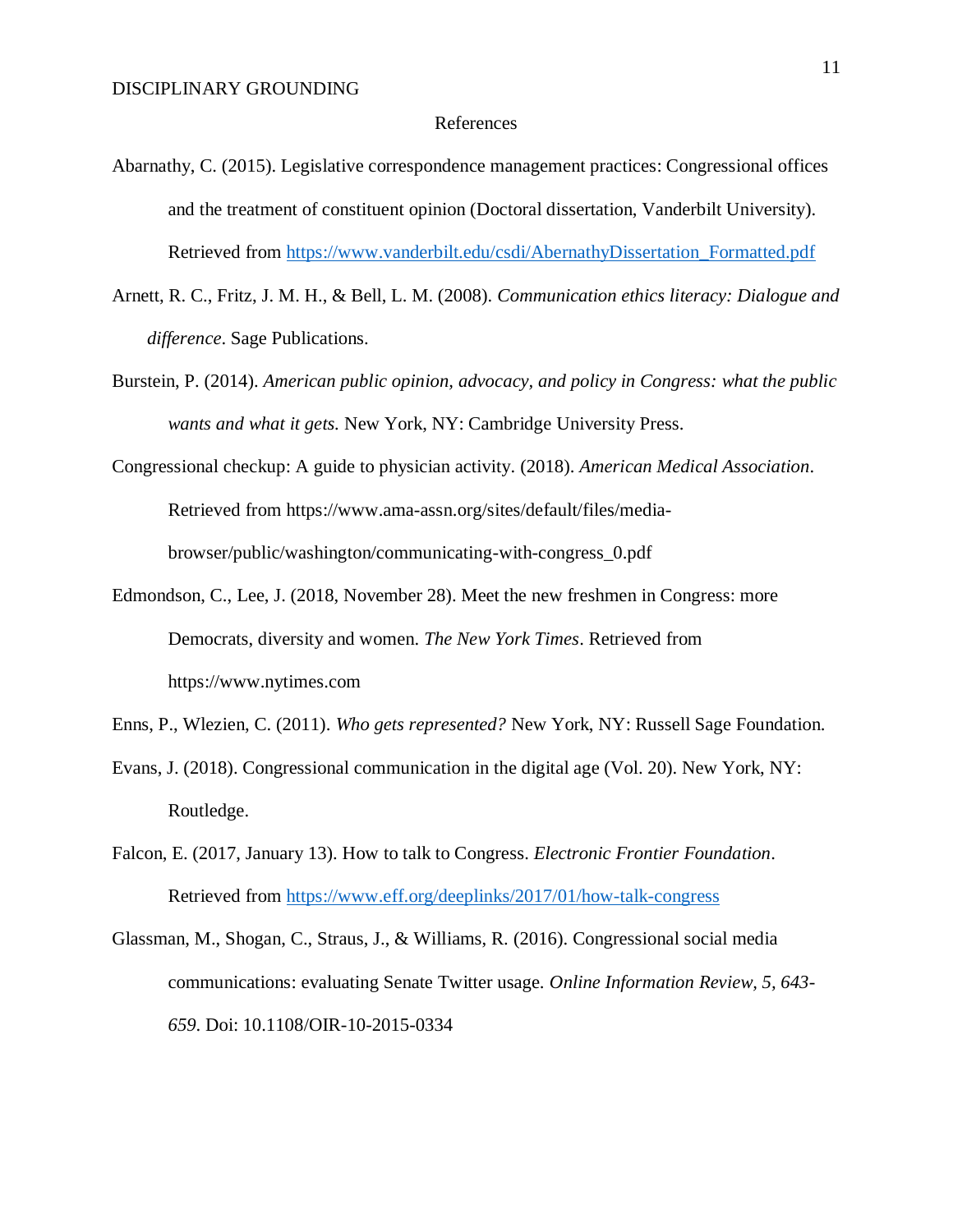- Griffin, E. (2014). *A first look at communication theory (8th edition).* New York, NY: McGraw-Hill
- Grose, C., Malhotra, N., & Van Houweling, R.P. (2015). Explaining explanations: how legislators explain their policy positions and how citizens react. *American Journal of Political Science, 59(3), 724-743*.
- Hertel-Fernandez, A., Mildenberger, M., & Stokes, L. (2018, October 31). Congress has no clue what Americans want. *The New York Times*. Retrieved from <https://www.nytimes.com/2018/10/31/opinion/congress-midterms-public-opinion.html>
- Hysom, T. (2008). *Communicating with Congress: Recommendations for improving the democratic dialogue*. Retrieved from Congressional Management Foundation website: [http://www.congressfoundation.org/storage/documents/CMF\\_Pubs/cwc\\_recommendation](http://www.congressfoundation.org/storage/documents/CMF_Pubs/cwc_recommendationsreport.pdf) [sreport.pdf](http://www.congressfoundation.org/storage/documents/CMF_Pubs/cwc_recommendationsreport.pdf)
- Lipinski, D. (2004). *Congressional communication: content and consequences.* Ann Arbor, MI: University of Michigan Press.
- Miller, K. (2013). *Constituency representation in Congress: the view from capitol hill.* New York, NY: Cambridge University Press.
- Ogle, A. (2017). From voicemails to votes: A human-centered investigation by The OpenGov Foundation into the systems, tools, constraints, and people who drive constituent engagement in Congress. Retrieved from OpenGov Foundation website: https://v2v.opengovfoundation.org/
- Neuman, W.L. (2011). *Social research methods: qualitative and quantitative approaches. (7th ed).* Upper Saddle River, NJ: Allyn & Bacon.